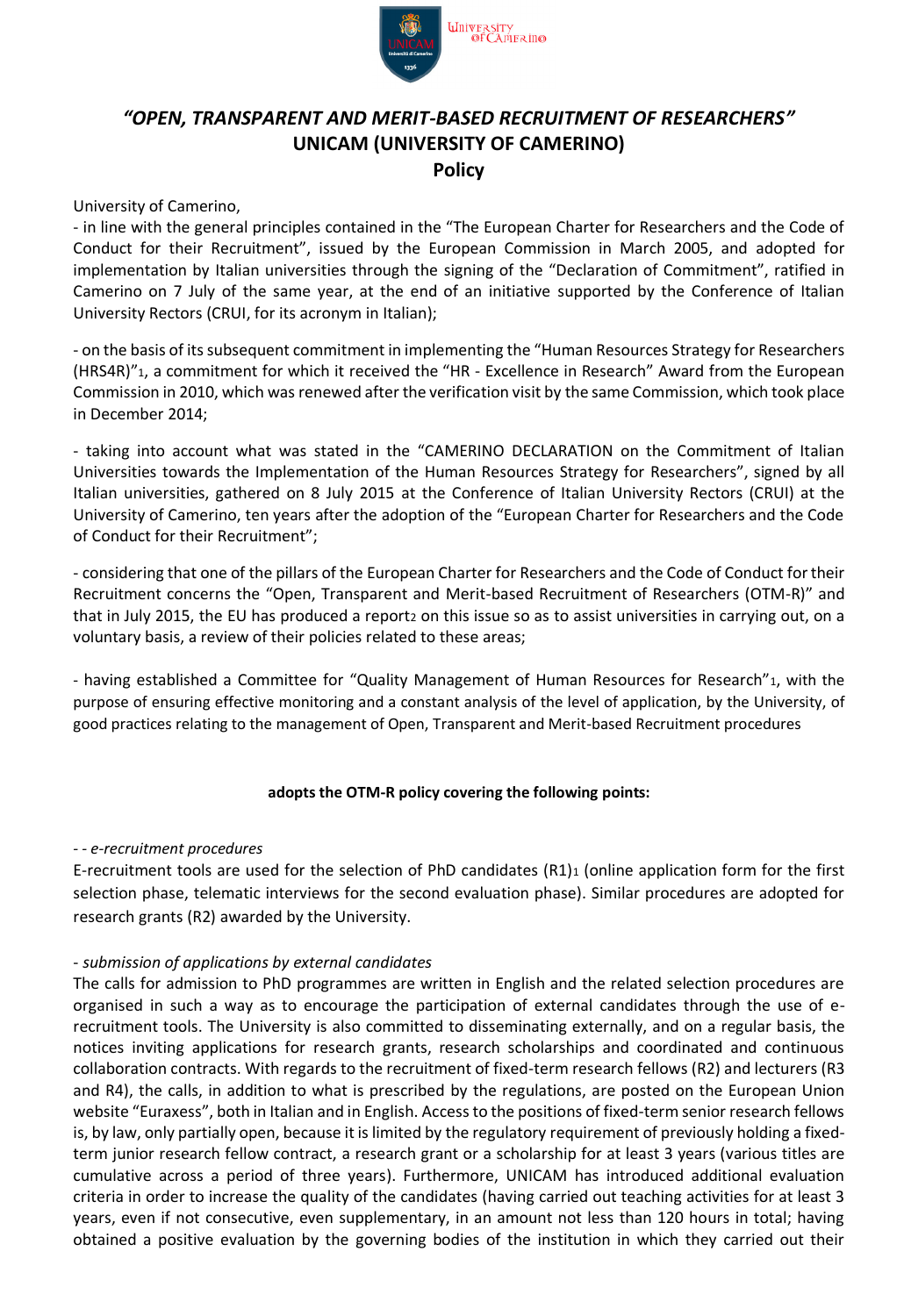scientific and teaching activity, accompanied by the judgement of three assessors external to that institution, who preferably carry out their activities abroad). To encourage the participation of foreign candidates in associate-professor and full-professor selection procedures, for which it is necessary to obtain the national scientific qualification (ASN), the University is committed to raising awareness, among national authorities, of the need to give maximum publicity, even abroad, to the relevant procedures.

## *- measures to attract foreign researchers*

Publishing of the calls for admission to PhD programmes, for research grants, for the recruiting of R2, R3 and R4 on the "Euraxess" website, is an example of compliance with this requirement. In addition to the "Euraxess" tool, the University promotes the use of other methods for publishing the calls, both for admission to PhD programmes and for research grants, such as the professional Social Network for researchers, "ResearchGate", or specialized databases Science Careers and Nature-jobs, and is committed to covering the costs of the same. UNICAM is committed to promoting the improvement of the Euraxess website at the European Commission, in order to make it more accessible and lighter.

# - *measures to attract persons belonging to groups potentially subject to any kind of discrimination*

The University is committed to improving its information policies aimed at favouring the inclusion of persons belonging to groups potentially subject to discrimination and at removing discriminatory barriers, in order to allow for the overcoming stereotypes, in a way similar to what is already the case with the broader inclusion and non-discrimination of students, for example with reference to the removal of architectural barriers and the application of tools for the visually impaired.

## - *measures aimed at providing attractive working conditions for researchers*

The University regularly monitors the perception of wellbeing, safety and quality, by administering questionnaires to the staff, and it also plans the actions necessary to achieve improvement. The University is also committed to introducing in the calls (in the form of a link to a web page) a statement on support services that will be provided to new hires, such as, for example, the availability of initial accommodation, a health insurance that guarantees, in addition to hospitalisation, the coverage of basic medical expenses, and the cofinancing of the monthly fee payable to nursery schools.

*- tools for monitoring applications from the most suitable candidates for the positions published in the calls* The University is committed to providing the committees with a chart for monitoring the qualifications of all candidates for various positions. The chart will contain a check-list of the mandatory requirements so as to make it possible to verify, on a timely basis, if the competences of the candidate respond to all or only part of the requirements needed for the open position, including the requirements regarding the "degree of creativity and autonomy".

# *- reduction of the administrative burden for the candidate*

The University is committed to the computerisation of the application compilation phase and to requesting the documentation needed for the selection exclusively in an electronic form, postponing the presentation of the original documentation (where necessary) to the "entry into service" phase.

## *- appointment and composition of selection committees*

The University regulations contain the rules for the appointment and composition of the selection committees. A link is included in the calls for candidates to take note of the relevant sections of the regulations. The national legislation for public employment requires that, in the committees, the less represented gender cannot be less than 30% (article 57, paragraph 1, letter a) and paragraph 1a, legislative decree 165/2001 and subsequent amendments). The University undertakes not to allow any exception.

## - *communications and feedback to candidates*

In all the recruitment procedures, the candidates are informed of the timing of the various phases (verification of the eligibility, the date of the test(s), communication of the results, the time limit within which appeals may be filed). The candidates are informed, as part of the same procedure, of the means available to access the judgement of the committee.